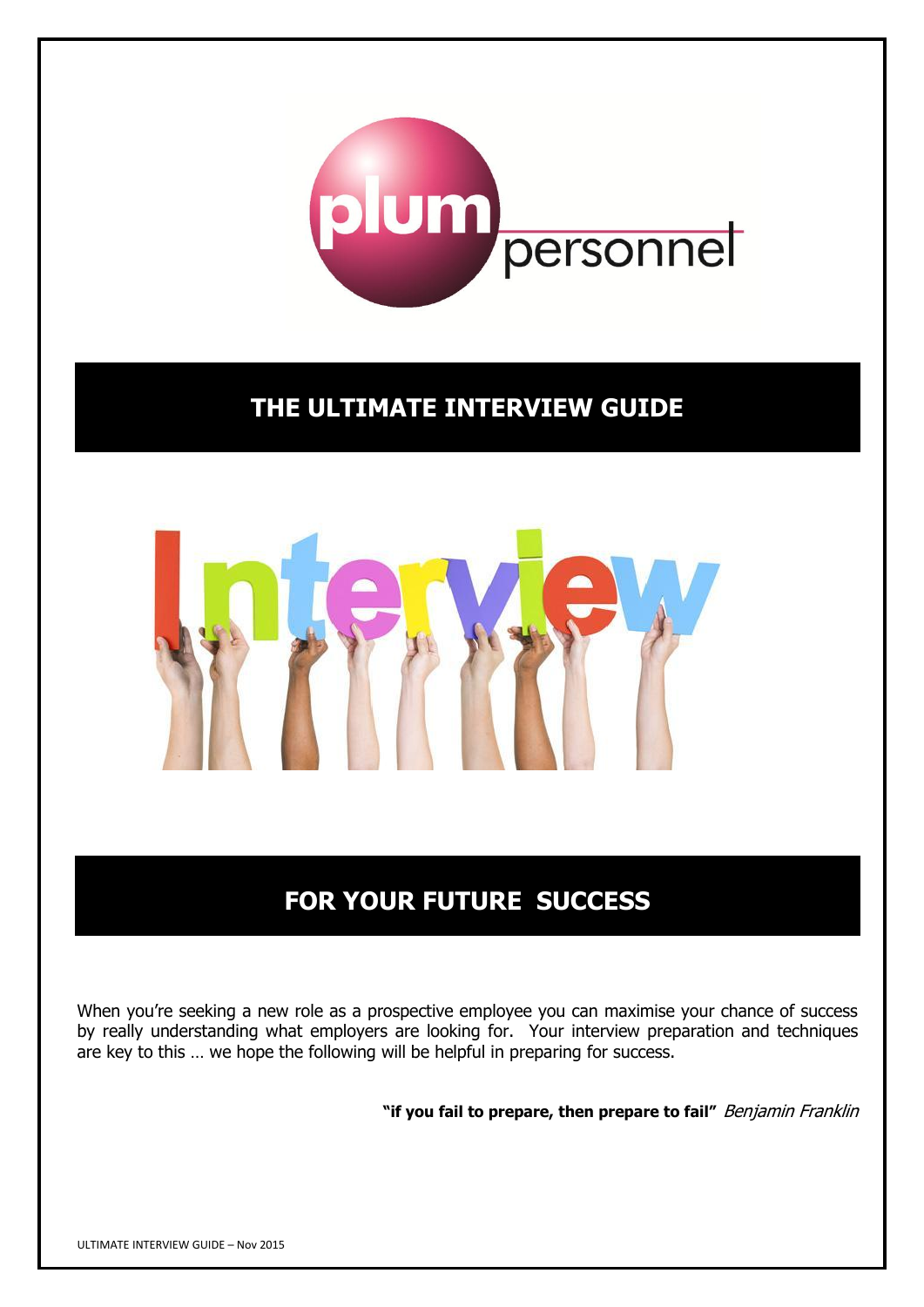## **TOP 10 QUESTIONS**

### **1 Why do you want to work here?**

To answer this question you must have researched the company – give 3 'facts' to show your knowledge of the organisation and how you see them with reference to your belief that the values of the company' can provide you with a stable and happy work environment - and cultivate your best work.

### **2 What would you like to be doing 5 years from now?**

The safest answer contains a desire to be regarded as a true professional and team player. As far as promotion, that depends on finding a manager with whom you can grow. Of course, you will ask what opportunities exist within the company before being any more specific.

### **3 What are your biggest accomplishments?**

Don't exaggerate … you might begin your reply with: 'Although I feel my biggest achievements are still ahead of me, I am proud of my involvement with … I made a contribution as part of that team and learned a lot in the process.'

### **4 Tell me about yourself?**

This is not an invitation to ramble on and be sure that it has some relevance to your professional endeavours. You should refer to one or more of our key personal qualities, such as honesty, integrity, being a team player, or determination.

### **5 How well do you feel other people rated you?**

This is one very sound reason to ask for written testimonials of your work before leaving a company or a letter of recommendation whenever you leave a job. Don't thrust these under your interviewer's nose, but when you are asked the question you can produce them with a flourish. If you don't have written evaluations, try to quote verbal appraisals, such as 'My boss said only a month ago that I was the most valuable member of the team because...'

### **6 What is your greatest strength?**

Isolate high points and build in a couple of your key personal qualities, such as pride in your work, reliability and the ability to stick with a difficult task, yet change course rapidly when required.

### **7 What is your greatest weakness?**

This is a direct invitation to put your head in a noose! Design the answer so your weakness is ultimately a positive characteristic, for example: '… if I sometimes feel others aren't pulling their weight, I overcome my frustrations with a positive attitude and hope it will catch on.'

### **8 What are you looking for in your next job?**

Quite simply – what can you give the organisation … you want a company where your talents and experience will allow you to contribute to their business say what you can give to  $-$  how you can contribute and add value.

### **9 Why did you leave your last job?**

You should have an acceptable reason for seeking a new role or leaving a job - pick one of the 6 most acceptable reasons using the **CLAMPS** formula:

 **Challenge:** you weren't able to grow professionally. **Location:** the locations/method of transport changed and the journey to work was unreasonably long. **Advancement:** there was nowhere for you to go. **Money:** you were underpaid for your skills and contribution. **Pride or prestige:** you wanted to be with a better company. **Security:** the company was not stable.

### **REMEMBER … never make any negative comments about you previous employers… in any way**

### **10 What kind of salary are you looking for?**

This question is asking you to name a desired figure but the twist is that it also asks you to justify that figure. It requires that you demonstrate careful analysis of your worth, industry norms, and job requirements. You are recommended to try for a higher figure rather than a lower one. If their immediate response is to say that's too much, accept it as no more than a negotiating gambit, and come back with your own calm rebuttal: 'What did you have in mind?'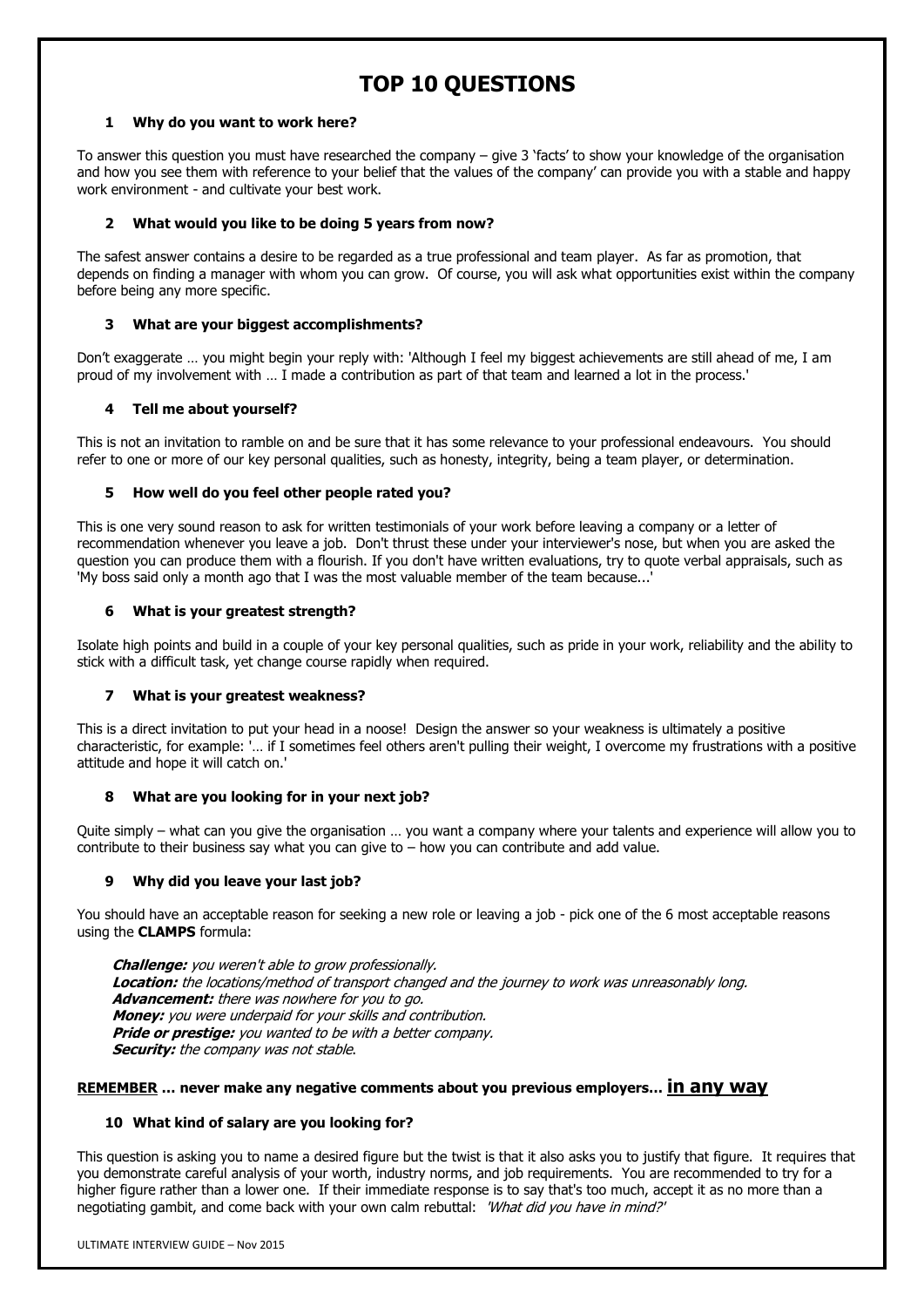### **COMPETENCY BASED INTERVIEWS**

The word competency is widely used and refers to the skills necessary to achieve effective performance in a role.

This style of interview is being used increasingly in an effort to ensure the interview process is standard and fair. These are sometimes referred to as **Evidence Based, Behavioural or Situational Interviews.**

The most common types of questions will be used to find how your behaviours in a previous role or situation can contribute to your performance in the future so questions will start with phrases like -

- Tell me about a time when …
- Give me an example of how …
- Describe a situation when …

## **HOW TO PREPARE FOR A COMPETENCY BASED INTERVIEW**

The key to preparing for a Competency Interview is firstly to study the Job Description and Person Specification in detail to discover the competencies required and secondly to prepare examples of situations you have been in where you demonstrated each of those competencies.

So for example, if Communication is an essential competency, then jot down your recollection of when you completed a task where excellent communication skills were required. Ask yourself, what was involved, what did you do, what part did you play, why do you choose those actions and what was the outcome of your actions.

All of this is essential when answering competency questions. You will be able to arrive with the information fresh and you will be able to deliver your answers clearly and succinctly. After all what the interviewer wants is for you to prove to them that you can do the job better than any other candidate. And how do you prove you are the best candidate for the job? You give a strong confident relevant example which demonstrates each competency required.

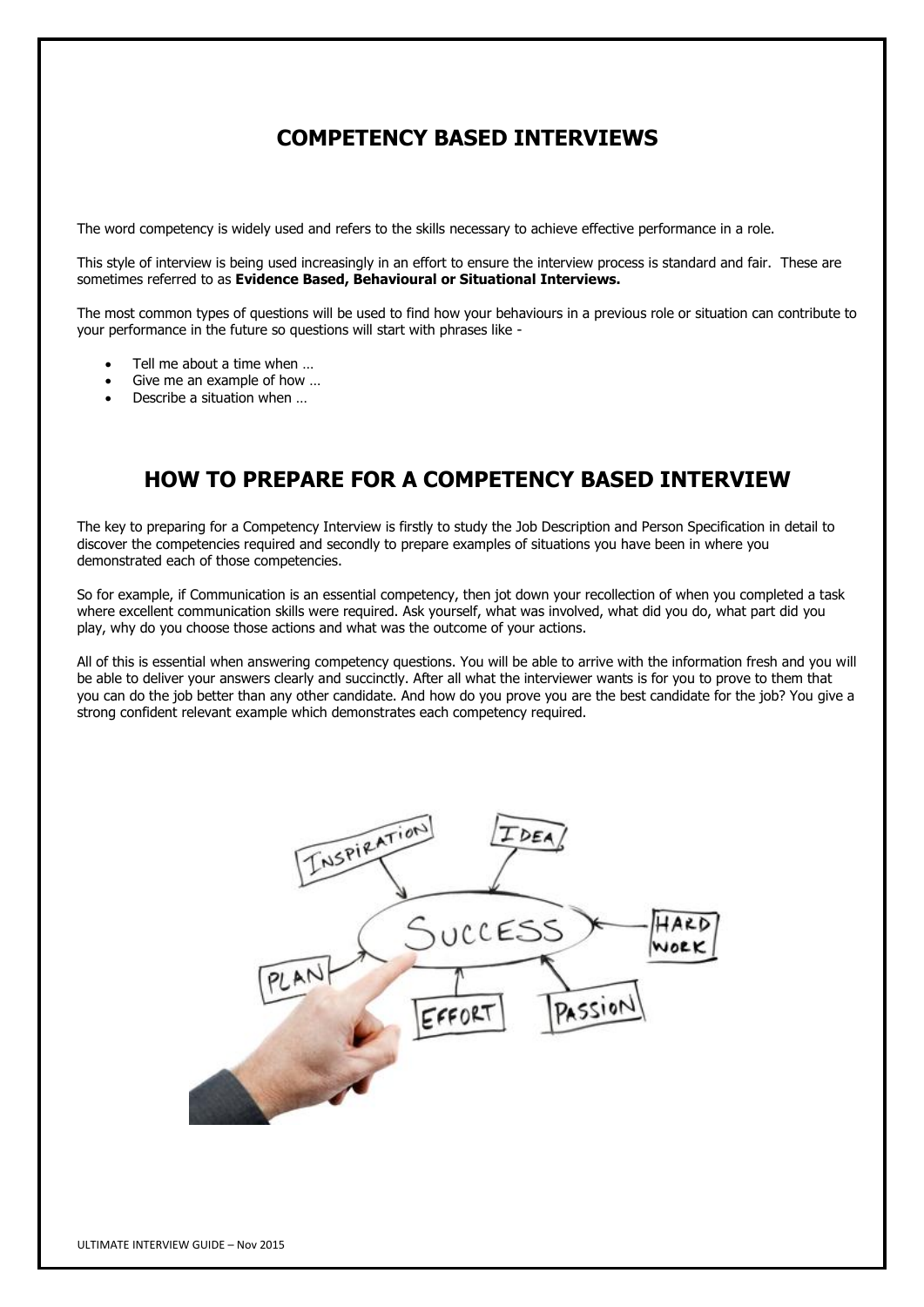## **HOW TO STRUCTURE COMPETENCY INTERVIEW ANSWERS**

When preparing we suggest choosing examples based on real experiences you have had. Avoid the temptation to invent or embellish.

Your response needs to be relevant and sufficiently detailed to show that you understand what is required, that you possess the relevant core competency and can use it effectively.

Your answers will be scored and the quality will depend on the extent of your preparation. Use the job description or advertisement to get an idea of the essential competencies required and prepare example of situations where you used these skills to achieve a successful outcome.

Most Competency Based require you to give an example of a situation you have been involved in. This sounds straightforward however it is very easy to give a long rambling answer resulting in a low score. The key to an effective and top scoring competency answer lies in its structure and there are two standard formulas we recommend:



**The STAR technique** = This technique is often referred to as the SAR and PAR technique and gives a logical process to create and deliver your answer as follows:

### **S or T = Situation or Task**

Start by describing the SITUATION you were involved in or the TASK that you were asked to complete.

Be concise but sufficient details so that the interviewer can get a full grasp of the challenge involved. If you can also show that you identified the problem and initiated the action this will stand in your favour however it is not essential.

This situation can be from a previous job, from a personal experience or from any relevant event. Give enough detail for the interviewer to understand what was involved. Always use I and give an Introduction rather than 'we' even if your example refers to a team effort. The interviewers want to hear about **what you did** and if you constantly use 'we' it could weaken your answer.

Give an INTRODUCTION consisting a single sentence summarising your achievement for example: " $I$ recently introduced a new system which reduced the time it takes to deal with customer complaints from 4 days to 4 hours."

This has the effect of informing the interviewer and heightening their interest as well as being a powerful statement about you.

- **A = Action** Describe the action you took, the process you followed and the steps you completed. Even if you are discussing a group project or task, describe what you did rather than the achievements of the team.
- **R = Result** This is the most important part of the answer and you will need to show that your actions resulted in a successful outcome. Talk about what you accomplished, what you delivered in terms of benefit and what you learned.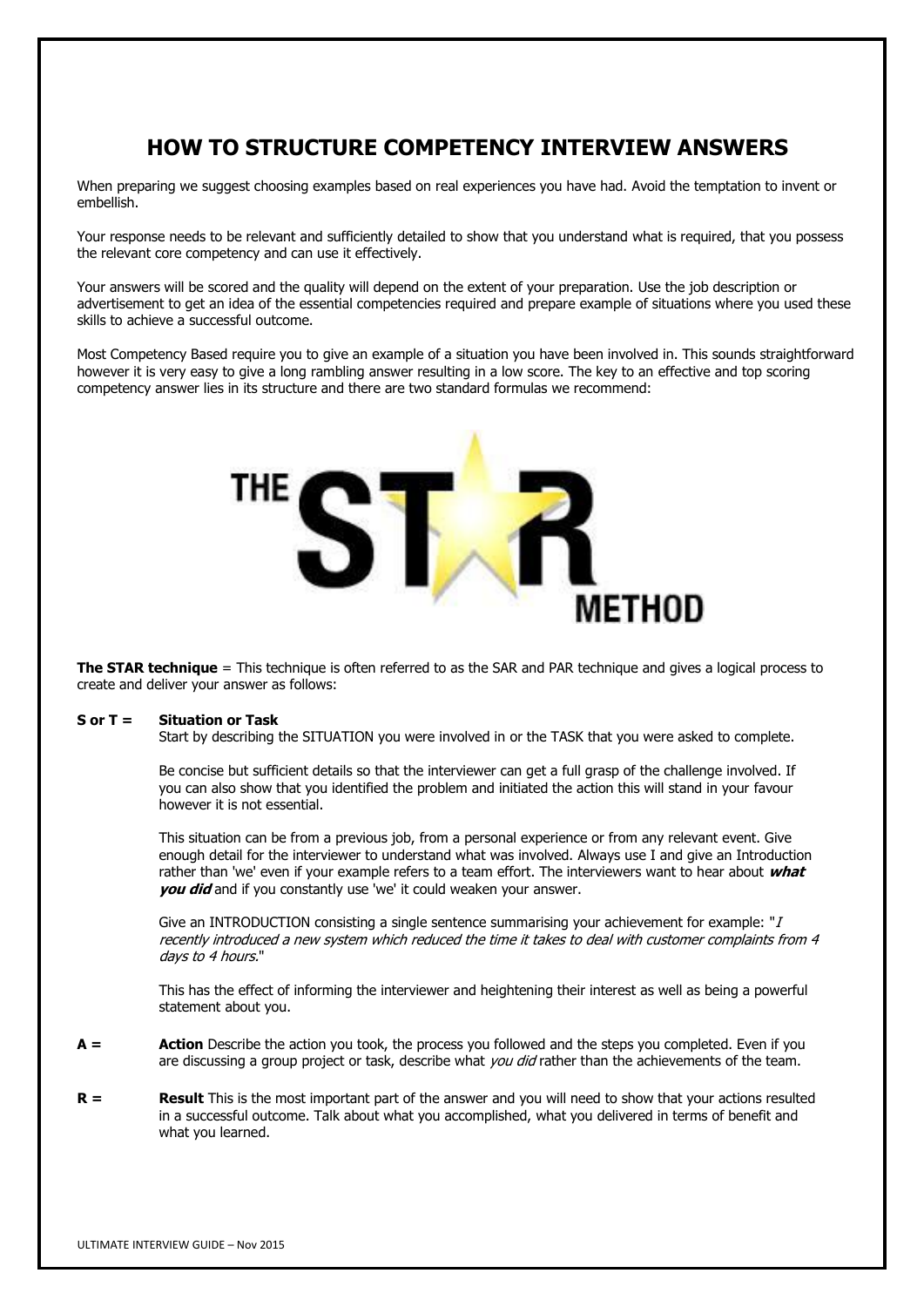### **EXERCISE**

## **SAMPLE COMPETENCY BASED INTERVIEW QUESTIONS**

Here are 5 typical sample questions. Take a moment and see how you would answer them:

| <b>Competency Questions</b>                                                                                                                 | Please provide an example using STAR (Situation, Task, Action, Result) |
|---------------------------------------------------------------------------------------------------------------------------------------------|------------------------------------------------------------------------|
| Give an example of a time<br>when you had to deal with a<br>conflict within your team?<br>What did you do to help<br>resolve the situation? |                                                                        |
| Describe a situation when you<br>had to deal with demands<br>from an unreasonable<br>customer?                                              |                                                                        |
| Describe a situation where you<br>have not met your target and<br>how have you have overcome<br>this?                                       |                                                                        |
| Give an example where you<br>have received negative<br>feedback from a manager and<br>how you have addressed it?                            |                                                                        |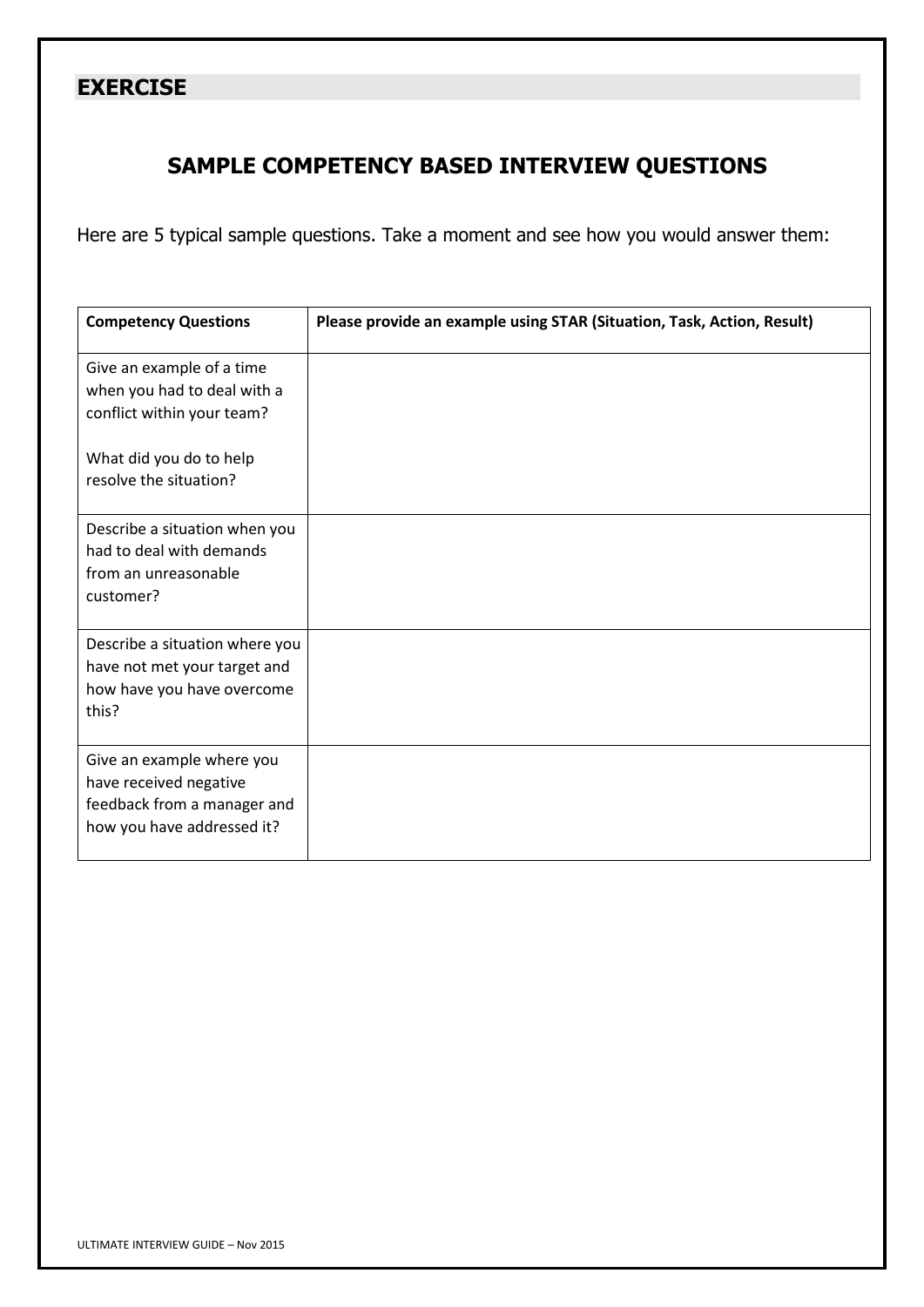### **DO YOU HAVE ANY QUESTIONS?**



Almost always, this is a sign the interview is drawing to a close, and that you have one more chance to make an impression. Remember the adage: people respect what you inspect, not what you expect.

### **If you're struggling to keep a clear head, there's no invitation more disconcerting than your interviewer asking the obligatory 'do you have any questions?'**

The most important thing to remember is that the interview is a two way process. You're there to find out information about them as much as they are there to find out about you. This is your chance to find out information that isn't in the job description, and this can help you make an informed decision about whether you definitely want the job.

We suggest writing down **at least 6 questions** and taking a notebook with you to refer to at the close of the interview.

Even if most of the questions are answered in the course of an interview showing the interview that you have taken the time to carefully consider the role will impress. To avoid any embarrassing mumbled responses, here are some potential questions for you to consider and prepare for.

### **Can you tell me more about the company?**

Ask about the clients they deal with, their industry and the marketplace in general. This is a pretty generic solution, but you can personalise it by asking about the workplace, what the environment is like, and why it's a great place to work. This one is all about using your initiative. If your interviewer has talked about the company at length, it's probably worth leaving out. However, if you've only talked about your role, use this opportunity to show them what you've found out from your own research. For example: 'I found out from your website that honesty is one of your key values. How do you demonstrate this throughout your business?'

### **Is this post a new or existing one?**

This can help give you an idea of what's expected of you, and can lead to a wider discussion. If it is, then ask why it's been created or how your performance will be measured. If it's an existing one, ask who you'll be replacing (and if they're big shoes to fill). Again, it's best to use your initiative here (see above).

### **How many other people are there in the team?**

If you're going to be working as part of a larger team, it's good to get an idea of who that team consists of. What are their specific roles, and how does that relate to this position? If you've talked about working well in a team on your CV, this can be a great way of demonstrating the point.

### **What would my day-to-day responsibilities be?**

Find out what a typical day in the role would entail. Ask your interviewer if they can describe your area of responsibility, and what their expectations are. This way, there will be no surprises if you end up being offered the job.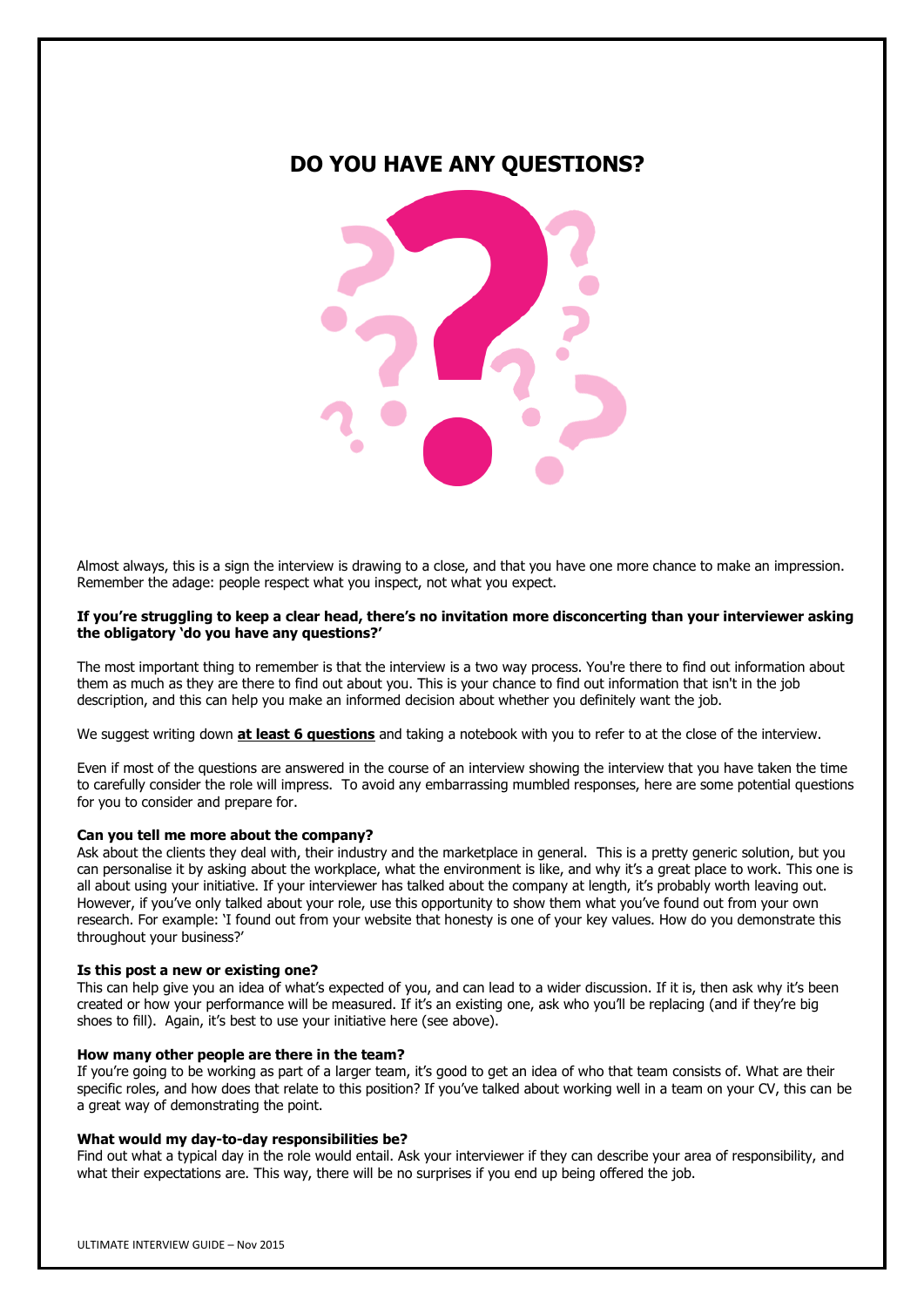### **What are the promotion prospects?**

How does this position fit into the company's long-term plans? Is there a clearly defined career path? Once again, this is a great way for you to demonstrate your drive and desire to progress within the company. Also, it's a great way for your interviewer to demonstrate that you won't be stuck in a dead end job.

### **Do you run any training schemes?**

Similar to the previous question, this is another chance to find out about progression, professional development and training but one which isn't necessarily motivated by a promotion or financial gain. Personal development can often be just as important as [career development](http://www.reed.co.uk/career-advice/topics/career-development) for job satisfaction. Showing that you're keen to keep learning can make you a much more desirable candidate.

#### **What are the company's plans for the future?**

This can be a great question, indicating that you're interested about the business as a whole, and not just concentrating on yourself. It can also give management the delight in singing their own praises. There's a possibility that you won't always understand everything your interviewers are talking about here. If all else fails, just smile and nod.

### **How would you describe the ideal candidate?**

Probably the killer question to ask. If you've built up a good rapport by this point this question is perfect, and means you can find out how well your answers have ticked the boxes. This question is strong enough for you to not follow up. Especially avoid saying how much it sounds like you. No matter how good your rapport is, an oversized ego is never a good idea.

### **Is there any reason why you would not consider me for the role?**

This question gives you the chance to overcome any hesitations or concerns the prospective employer has and is an especially good question for roles in sales or business development where you need to demonstrate your ability to 'close'.

#### **When can I expect to hear from you?**

Don't forget this last one. This not only shows you're keen and it's also good for your peace of mind. No-one wants to sit by the phone for the next week, waiting for it to ring.

Of course, you don't have to stick to these questions, and they won't necessarily work in every situation. Keep them in mind though. You never know when they might come in handy.

#### **Other questions you may like to consider are …**

- Find out why the job is open, who had it last and what happened to him or her?
- When will you get the opportunity to meet the person to whom you would report?
- What type of training is required and how long is it?
- What would your first assignment be?
- What are the realistic chances for growth in the job?
- What are the skills and attributes most needed to get ahead in the company?
- Who will be the company's main competitor over the next few years?
- If there is a written job description, can you see it?

But, whatever happens, remember: this is an extra opportunity to sell yourself as the best person for the job and one which you should take full advantage of.